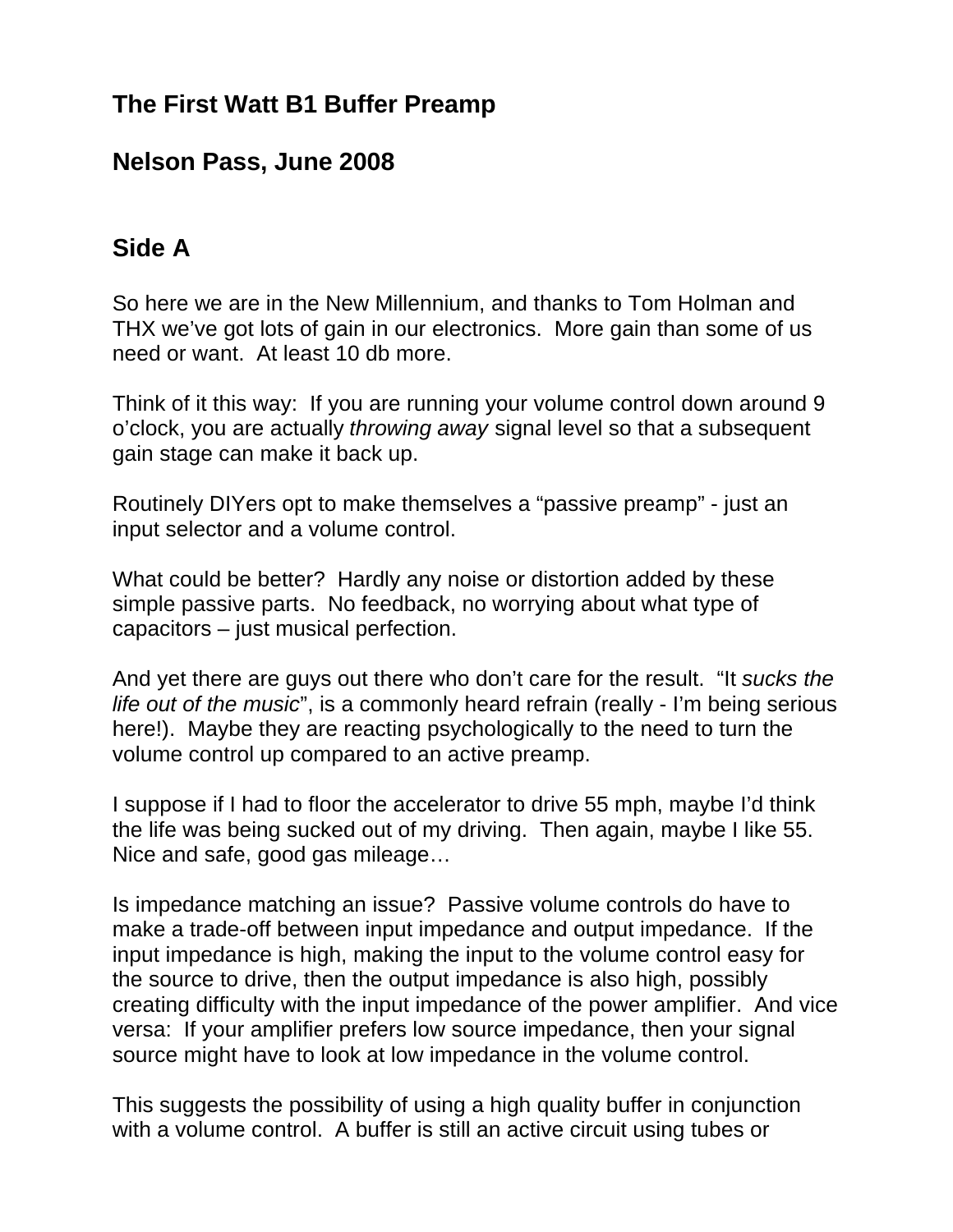transistors, but it has no voltage gain – it only interposes itself to make a low impedance into a high impedance, or vice versa.

If you put a buffer in front of a volume control, the control's low impedance looks like high impedance. If you put a buffer after a volume control, it makes the output impedance much lower. You can put buffers before and after a volume control if you want.

The thing here is to try to make a buffer that is very neutral. Given the simple task, it's pretty easy to construct simple buffers with very low distortion and noise and very wide bandwidth, *all without negative feedback*.

There are lots of different possibilities for buffers, but we are going to pick my favorite:

### **Side B**

Figure 1 shows the full schematic of the B1 buffered passive preamp.

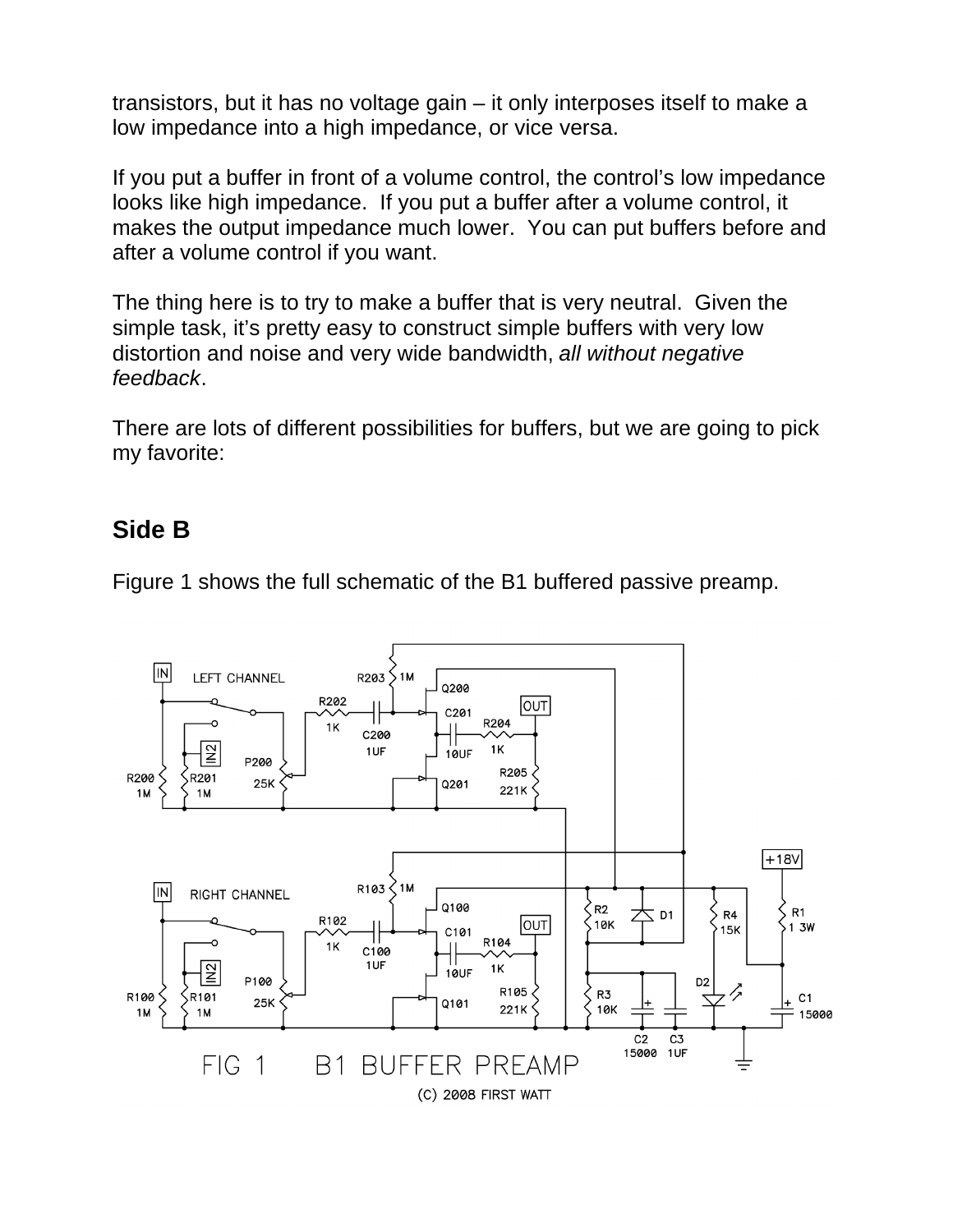There are two channels shown with a common power supply. Supply parts in common are numbered from 1 to 99. Parts in the right channel are 100 to 199, and the left channel is 200 to 299.

With the exception of R1, all the resistors are  $\frac{1}{4}$  watt – I used RN55D types, but you can use whatever you like. C1 and C2 are big electrolytic types, with a nominal rating of 15000 uF at 25 Volts. C100, 200, 101 and 201 are high quality film capacitors. You can use these values or substitute in your favorites.

For C1 and C2 I used Digikey P6890-ND. The value is not critical, and you can use as low as 1,000 uF at 25V. C3, C100 AND C200 are 1 uF metallized polypropylene film capacitors (Digikey BC2076-ND) C101 and C201 are 10 uF polyester film capacitors (I used Axon 10 uF metallized polypropylene from Orca Design). Feel free to use any comparable types.

D1 is a generic 1N914 type diode, and D2 is a generic LED for indicating power the board.

All of the transistors are N channel JFETs. The stock parts are 2SK170's, LSK170's or 2SK370's, and you can use substitutes having Idss between than 5 and 10 milli-Amps and transconductance numbers from 5 to 30 milli-Siemens.

The potentiometers are linear taper at 25 Kohm, but again you can easily use higher or lower values as you like.

The buffer uses an external power supply from 18 to 24 Volts DC. You can power it with batteries, but most convenient is an external regulated supply running off the wall. The preamp typically draws fewer that 0.02 Amps, so current is not much of an issue. A regulated supply is better, but the circuit is pretty good at ignoring noise on the supply and minor fluctuations.

The design uses RCA input and output connectors, and a DPDT switch for selecting one of two inputs. You are, of course, free to use a switch with many more inputs.

For a fact this circuit can be easily constructed with perf-board and point-topoint wiring. I know, however, that many people won't start a project like this without a circuit board. The Gerber artwork is posted at www.passdiy.com and I have arranged to have finished PC boards available at cost around the time you read this.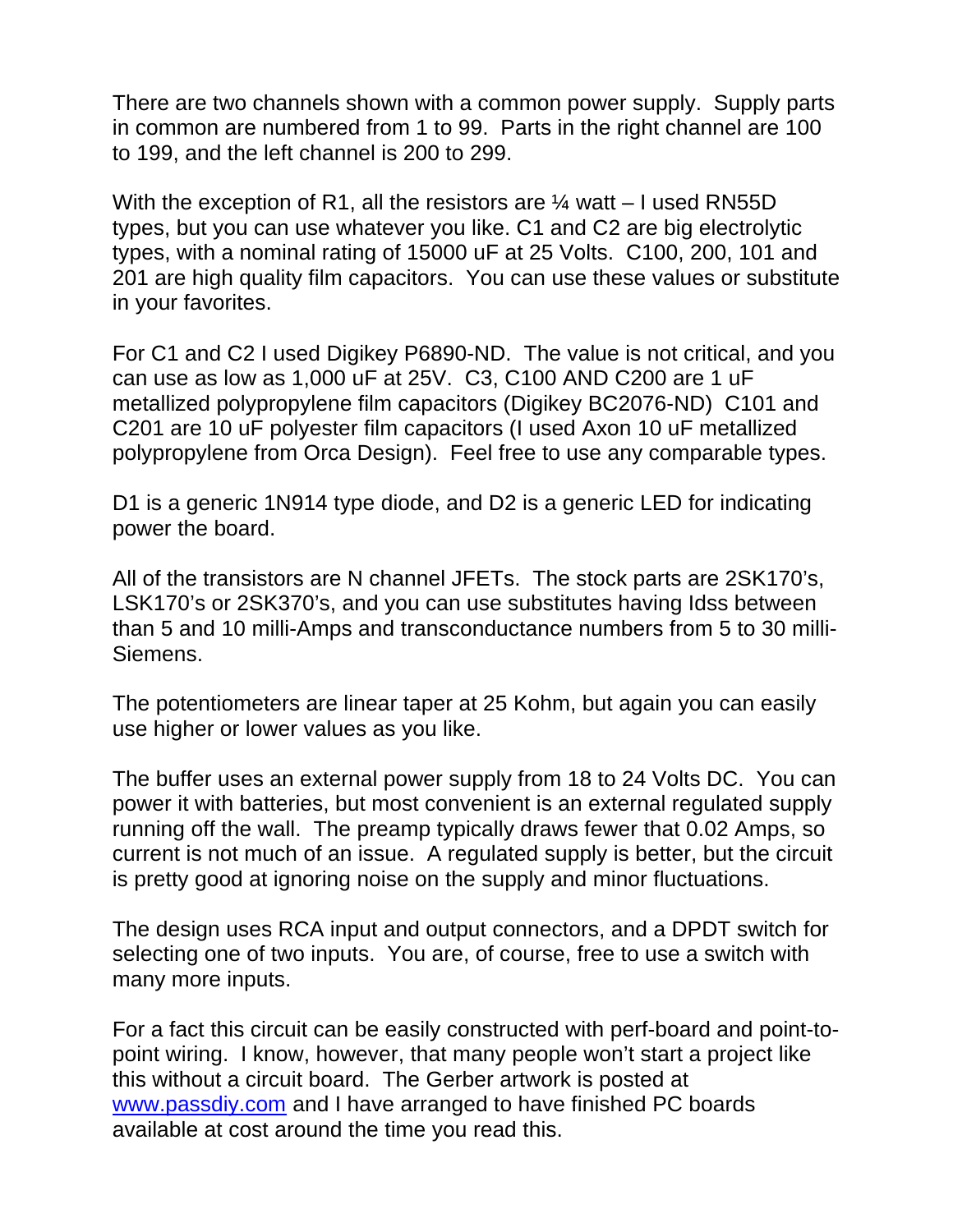# **Side C**

Let's talk about what some of these parts do.

The input switch selects one of the two input signals, routing it to the top (clockwise position) of potentiometers P100 or P200. A divided input signal appears on the wiper. This signal goes to the Gates of Q100 and Q200 through a resistor R102, R202 and capacitor C100, C200. As a practical matter, the input impedance of this preamp is determined by this volume control potentiometer. A 25 K Ohm pot gives 25 K Ohm input impedance.

R102 and R202 are there to prevent parasitic oscillation with the very wide bandwidth JFETs. C100 and C200 are there because the Gate of the JFETs needs to be set at  $\frac{1}{2}$  the DC voltage of the power supply – a voltage delivered to the buffer inputs by R2, R3, and C2 through R103 or R203.

D1 performs the service of drawing down this DC voltage with the power supply when the power is turned off, otherwise C2 may hold a charge for a long enough time to give you a turn-on thump when powered back on. By the way, the time constant of R2, R3, and C2 are long enough that it takes a minute or two for the circuit to reach normal operating values, so don't get excited if there's no sound for a few seconds when you turn it on.

R1 and C1 filter noise coming from the external supply.

Q100 and Q200 are JFETs operated as follower transistors. The Source pins of these transistors follow the voltage at the Gates. The input impedance of the Gate is exceedingly high – many millions of ohms, and the output impedance at the Source pin is about 50 ohms.

Q101 and Q201 are constant current sources formed by simply attaching the Gate pins of the JFETs to the Drain pins. They provide without loading them down or creating significant distortion.

The best performance generally comes from matching the Idss of Q100 and Q101, and also Q200 and Q201. The Idss is simply the current that flows through the JFET when the Gate and Source are grounded and +10 volts or so is applied to the Drain. Often when you buy JFETs you can get them in Idss grades. I use GR or BL grades for this project.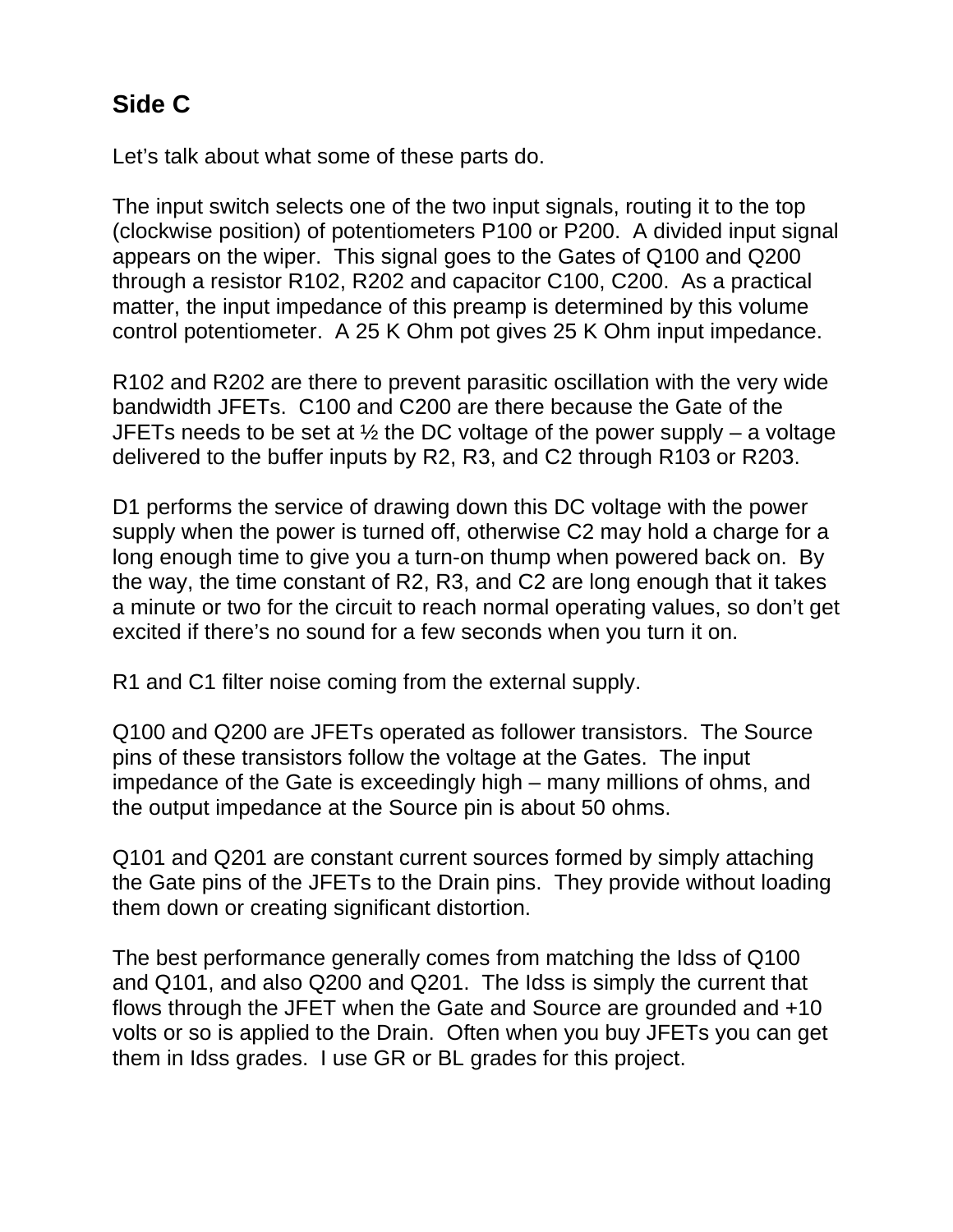The Source DC voltage of the JFETs Q100 and Q200 is about the same as the Gate DC voltage (1/2 the supply voltage), and the output from the Source needs to have the DC voltage removed by C101 or C201, leaving the AC output signal, which passes through another safety resistor R104 or R204.

Resistors R100, R200, R105, R205 are there to prevent the various potential thumps from switching inputs and turn-on transients.

# **Side D**

The circuit of Figure 1 has quite good performance specifications.

Figure 2 shows the distortion at 1KHz. Below a volt, the distortion comes in at about .0007%, and about the time your amp is clipping, it measures about .003%



FIG 2 DISTORTION VS OUTPUT VOLTAGE

Figure 3 shows the .0007% distortion waveform at 1 Volt and 1 Khz.

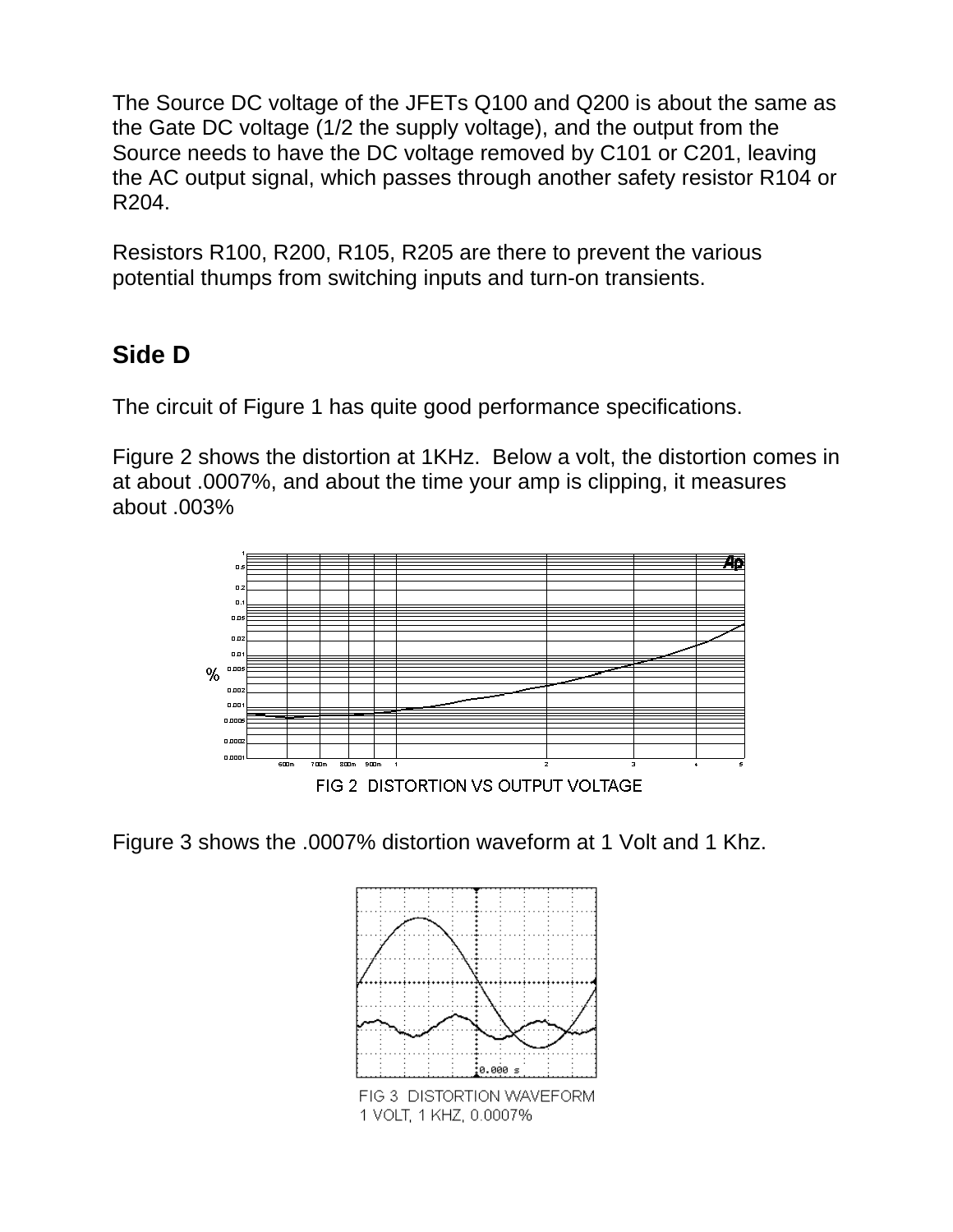Figure 4 shows the distortion vs frequency. It does not alter over the audio band.



Figure 5 shows a 100 KHz square wave at 1 volt at the output. The bandwidth of the preamp is -3dB at about 700 KHz. On the bottom end, the low frequency roll-off is about 1.5 Hz into a 10 Kohm load and about 0.3 Hz into 47 Kohm.



#### **Side E**

So how does it sound? Well, no suckage here. I've noticed that simple nofeedback circuits have tremendous clarity if the circuit has wide bandwidth and really low distortion.